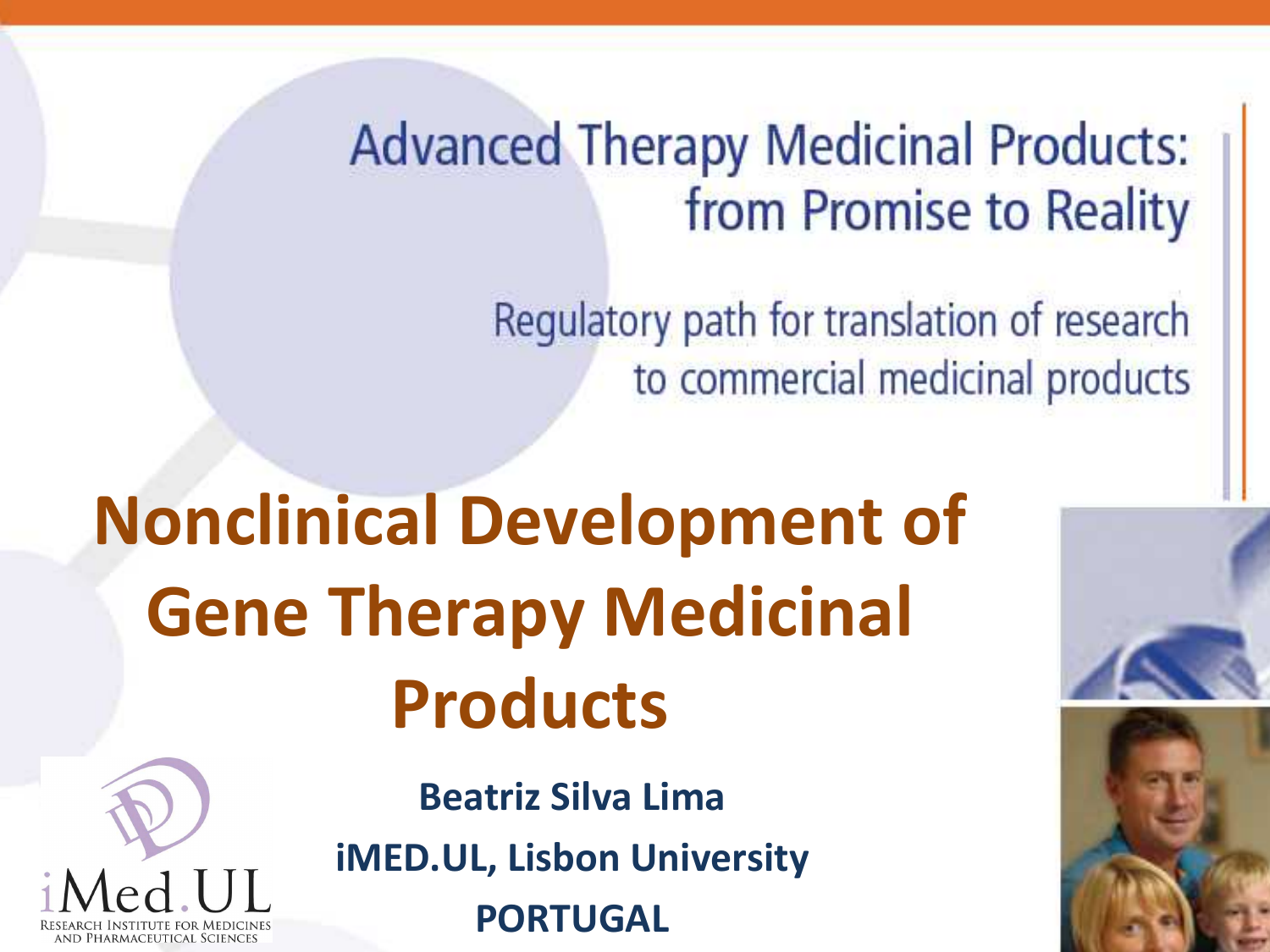

### **Non Clinical Studies Objectives**

#### •**To demonstrate proof-of-principle,**

#### •**Define effects transposable to Humans**

**-wanted**

**-unwanted**

**Prior to FIH trials AND through clinical development**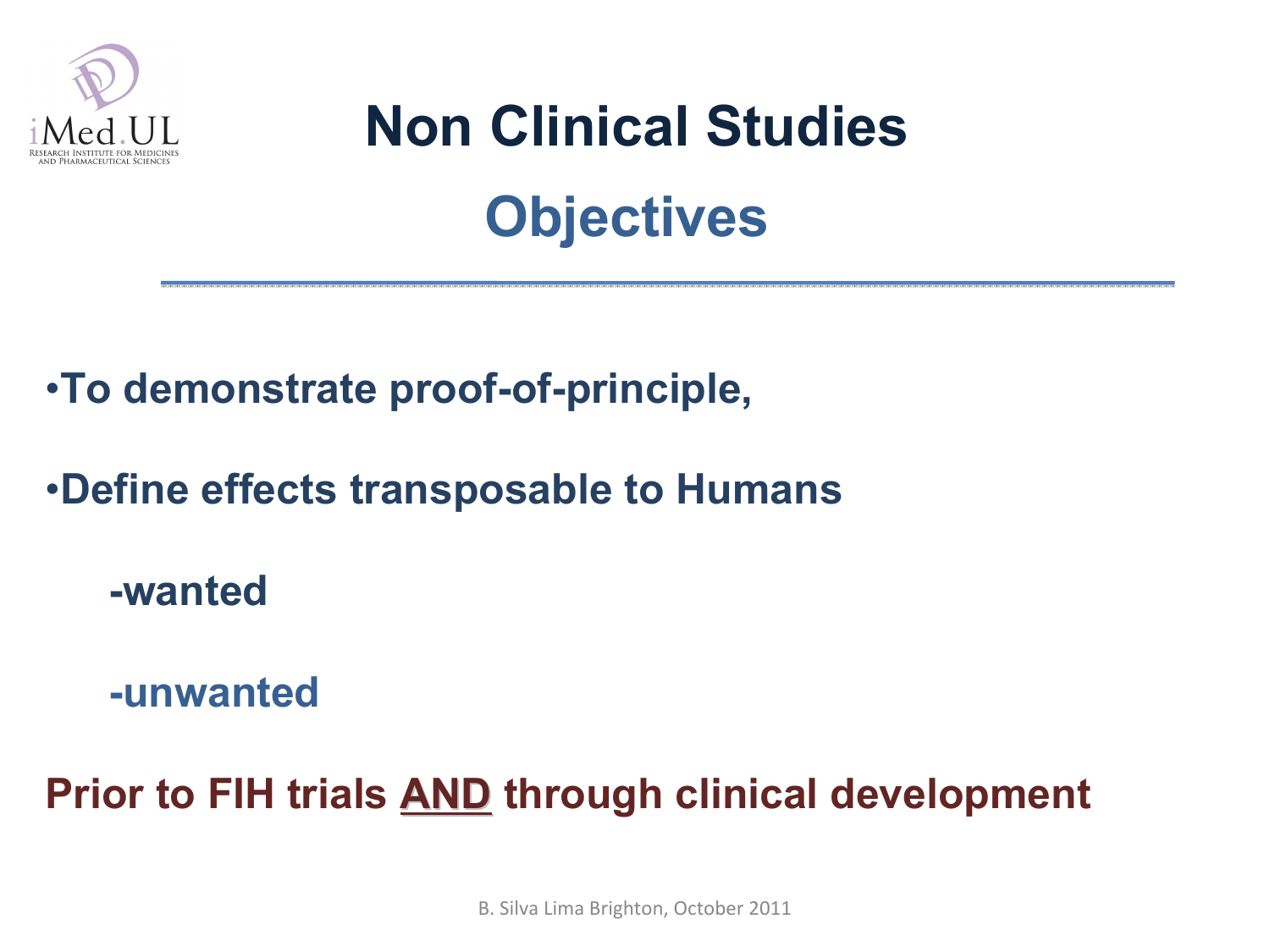

### **Aspects to Address for GTMP**

• Pharm and the concept of concept of concept of concept of concept of concept of concept of concept of concept of concept of concept of concept of concept of concept of concept of concept of concept of concept of concept  $\bullet$  Bio-distribution of the GTMP (and components)  $\bullet$ • Recor $\bullet$  Recor $\bullet$ to be Most May be Needed  $\bullet$  Identi • Identification of potential target organisativity • Identification of individual of the proposed in the proposed in the proposed in the proposed in the proposed in the proposed in the proposed in the proposed in the proposed in the proposed in the proposed in the proposed clinic  $\bullet$  Identi Before FIH Administration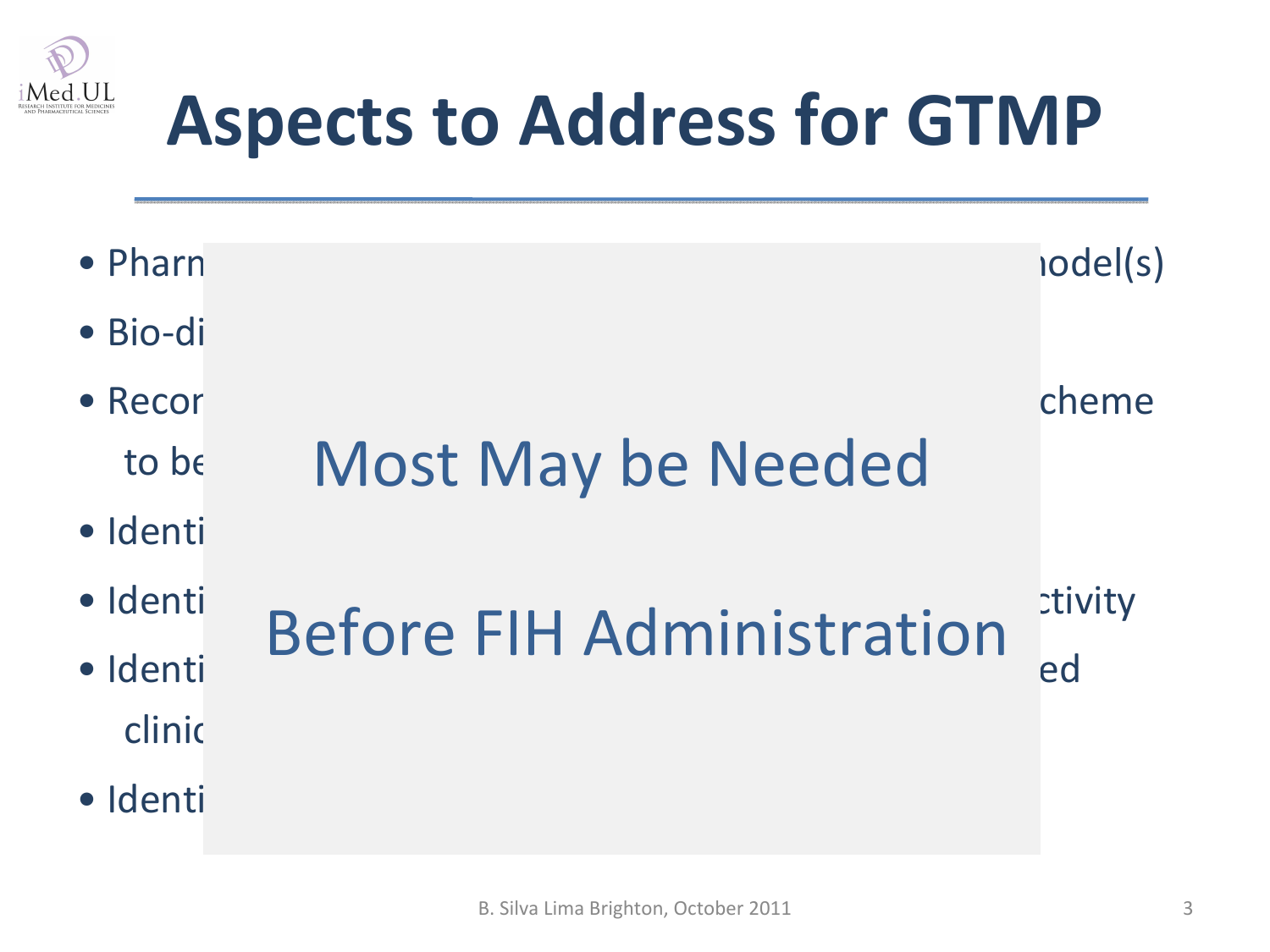

## **Non Clinical Studies Principles**

- should be performed in relevant (animal) models appropriately justified.
- The rationale of the NC Program must be justified.
- Conventional studies may not be appropriate for GTMPs.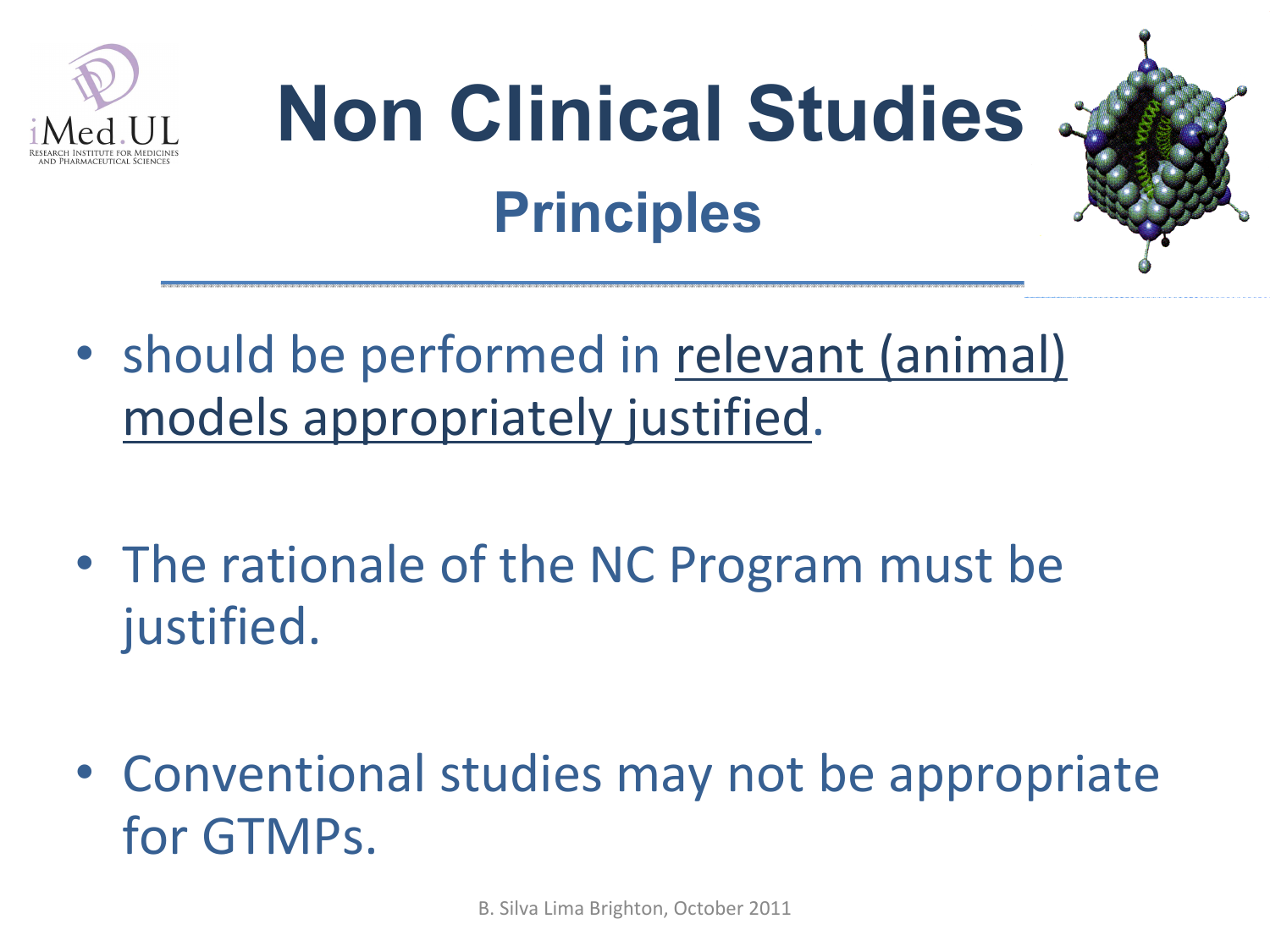### The Concept of Relevance

*Reflection paper on quality, non-clinical and clinical issues related to the development of recombinant adeno-associated viral vectors*

#### **Choice of Animal Model**

**Species specificity of the vector:** 

**Eg : AAV is a species specific virus**, therefore it is possible that the biodistribution of a human serotype derived vector in eg a mouse or rat and humans may not correlate.

• **Therefore Use of a serotype of virus that is specific to the animal model of choice, rather than the human serotype that will be used in clinical studies is justifiable .**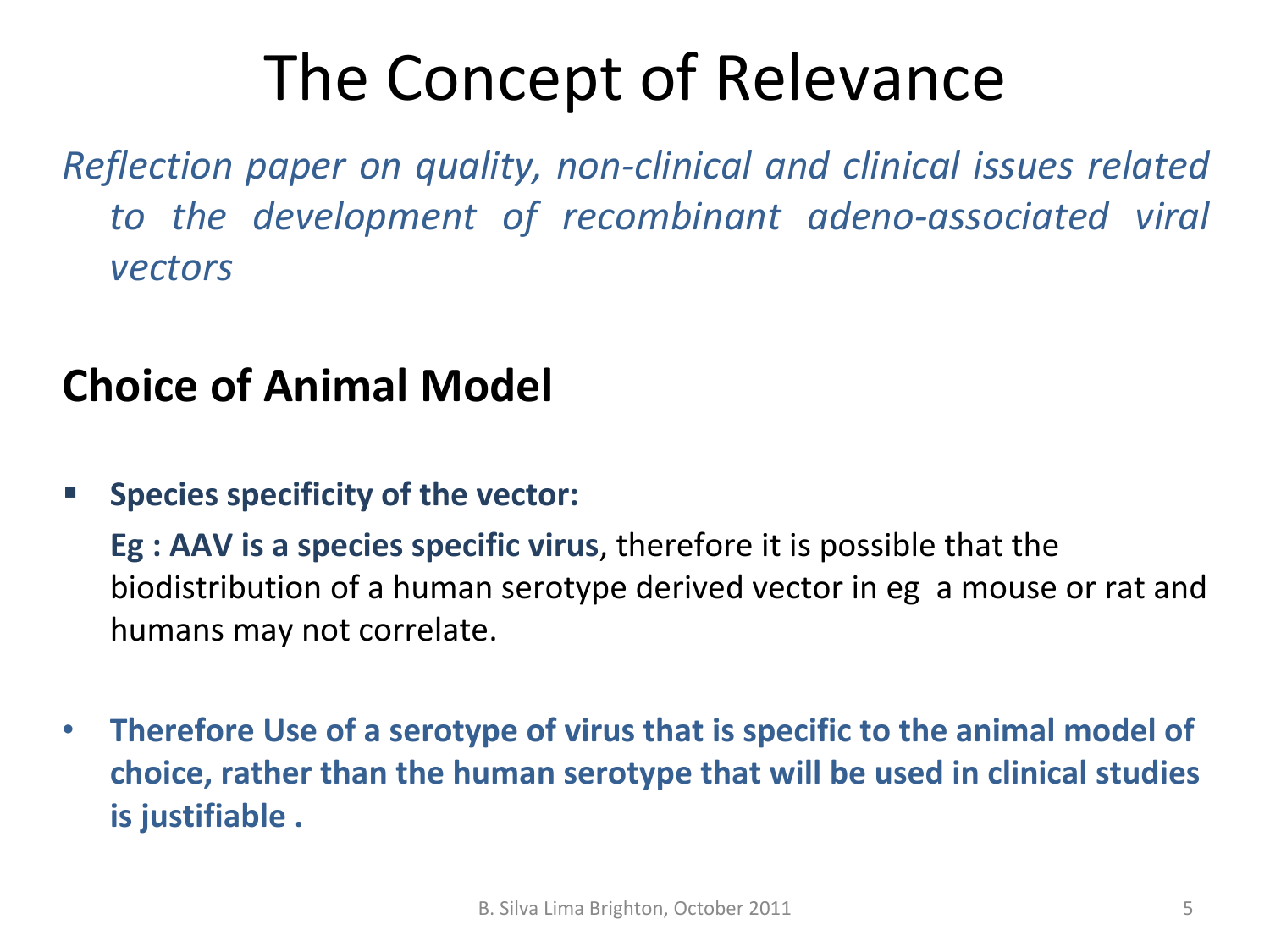### **The Concept of Relevance**

*Reflection paper on quality, non-clinical and clinical issues related to the development of recombinant adeno-associated viral vectors*

#### **Choice of Animal Model**.

- **Species specificity of the transgene product**: the impact of immune responses to the transgene product will also need to be factored into the assessment of the suitability of the animal model particularly as the gene of interest is likely to be of human origin,
- **Therefore Use a rAAV containing the appropriate homologous animal gene rather than the human transgene that will be used clinically is justifiable..**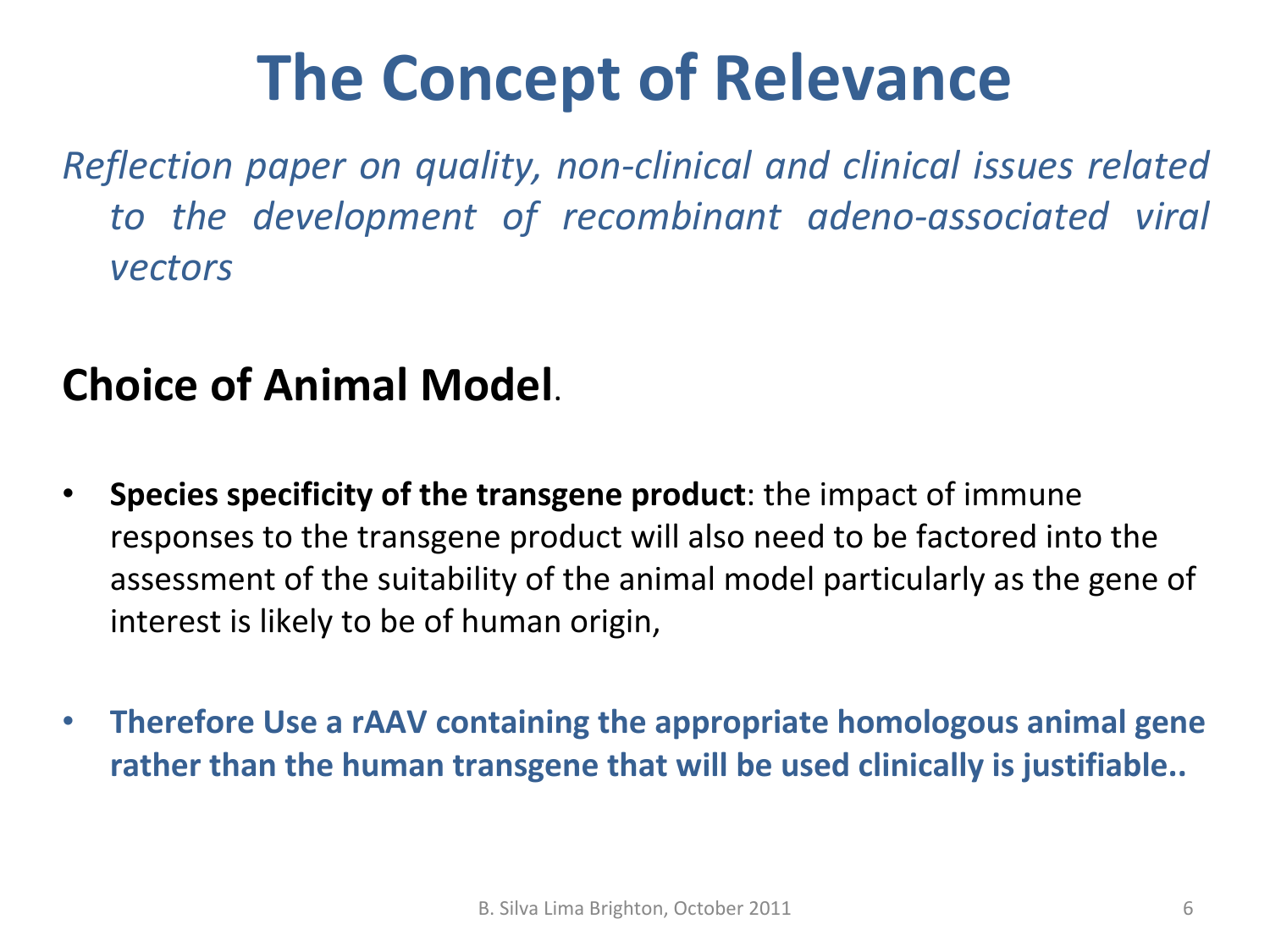### **The "Basic" Nonclinical Development "Package"**

- **Pharmacodynamics**
	- Primary (POC/MOA)
	- Secondary
	- Safety
- **Fate in the Body: ADME**
- **Toxicity / Safety**
	- General
	- Reproductive
	- Genotoxicity / Tumorigenicity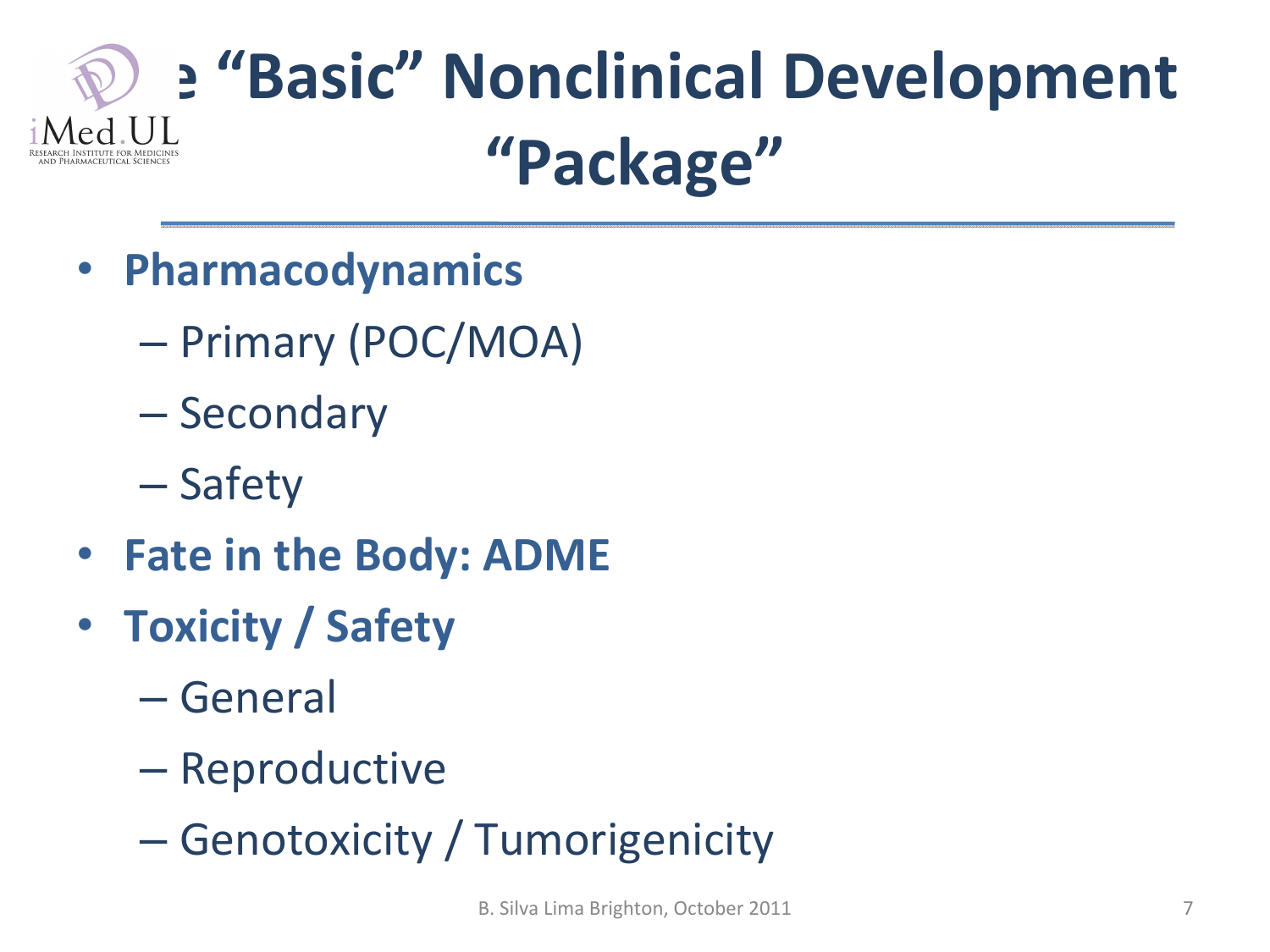

### **Gene Therapy Medicines Type of Products**

- Plasmid
- DNA
- viral vectors
- non-viral vectors
- genetically modified viruses
- genetically modified cells

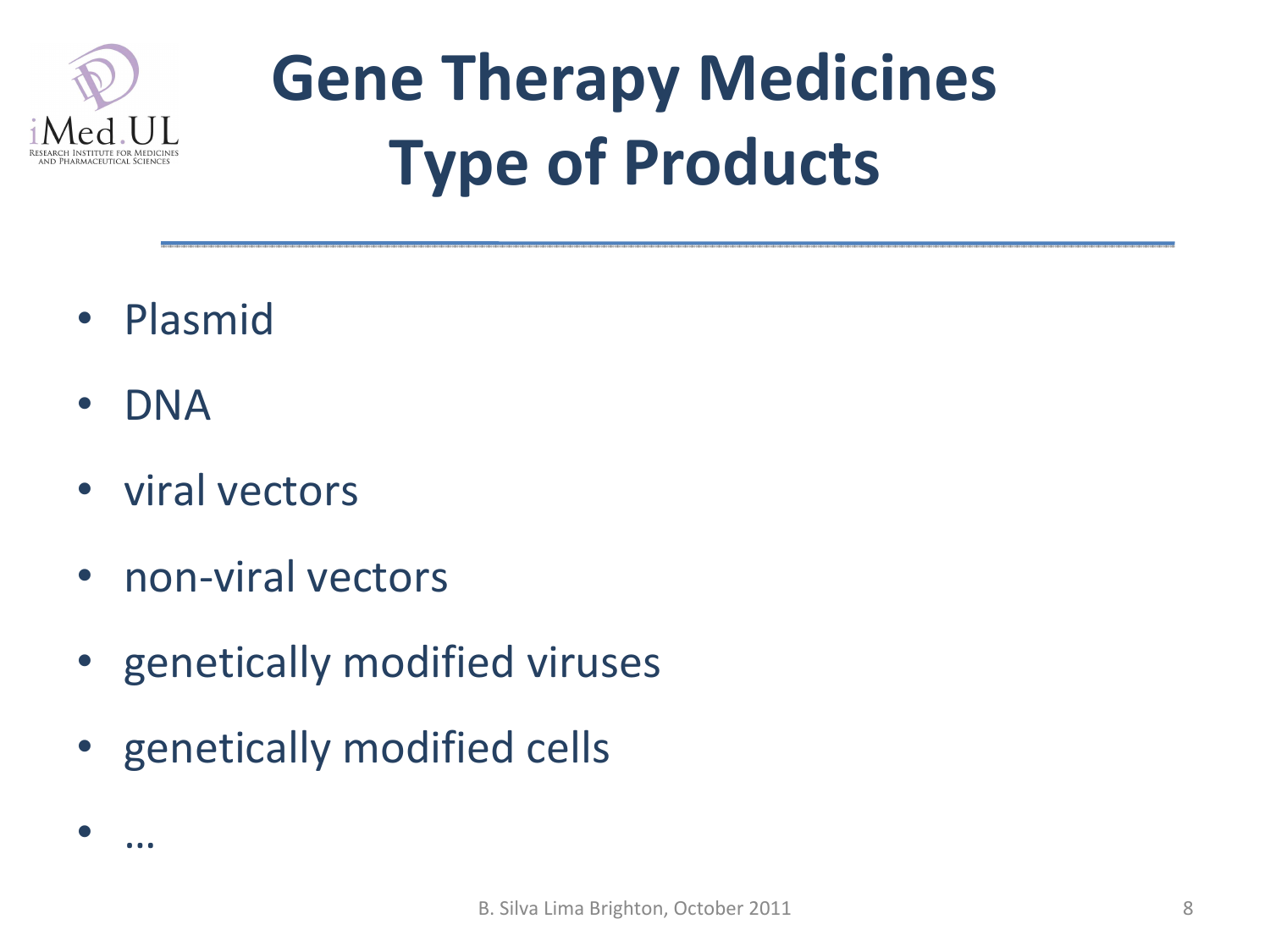# **Active Components of GTMP**

- delivery system/vector particle/virus,
- the transgene(s)/expression vector
- and the gene product(s).
- Supportive studies should in principle investigate the vector particle/delivery system and the therapeutic transgene(s) as included in the GTMP,



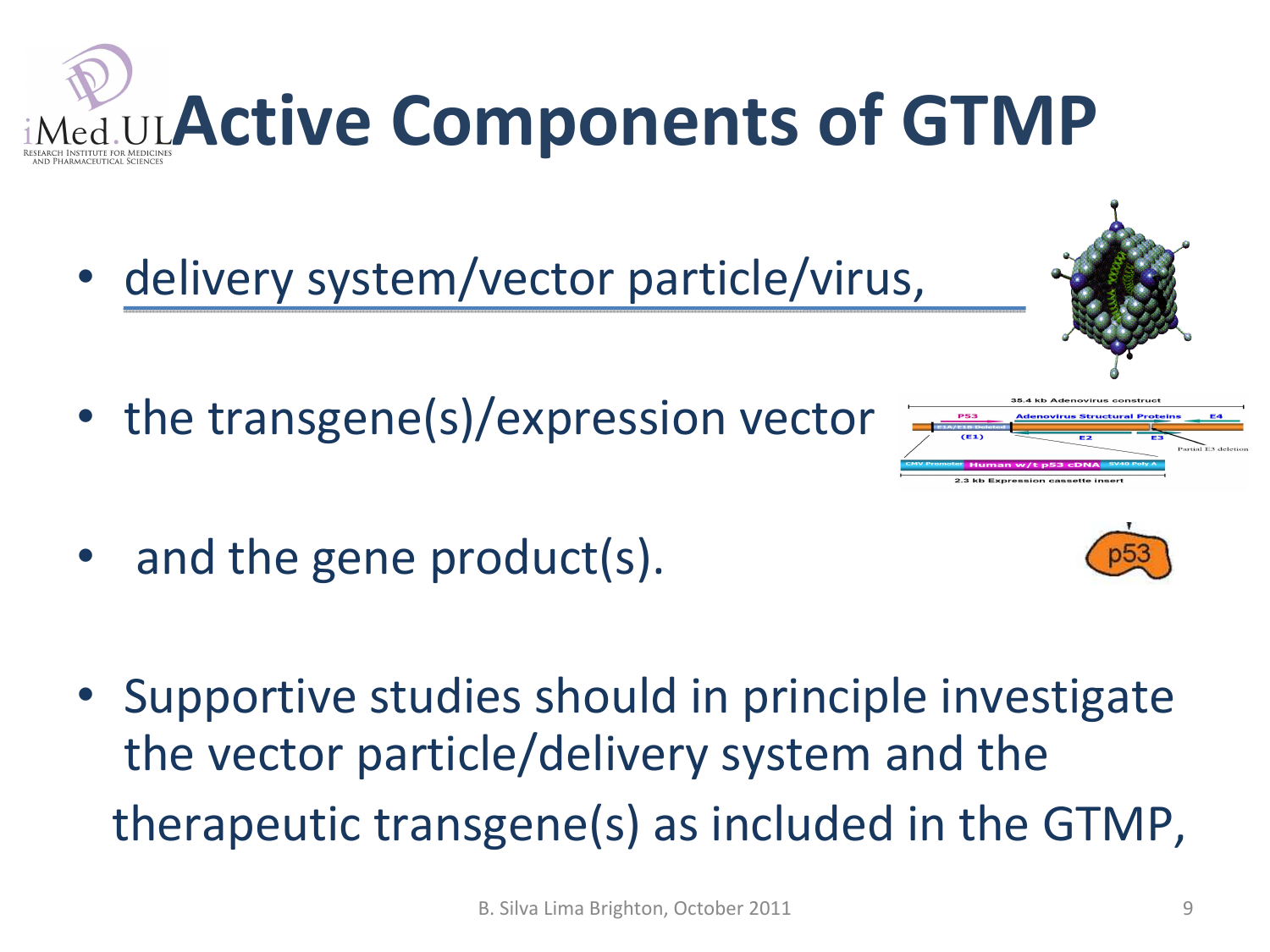

- **Pharmacodynamic "proof of concept" in non-clinical model(s)**
	- In vitro **(animal / human)**
	- In vivo
- Expression /control of expression and production of the "correct" transgene product in the appropriate target organ must be demonstrated
- If production of any aberrant gene product is foreseen, its biological consequences need evaluation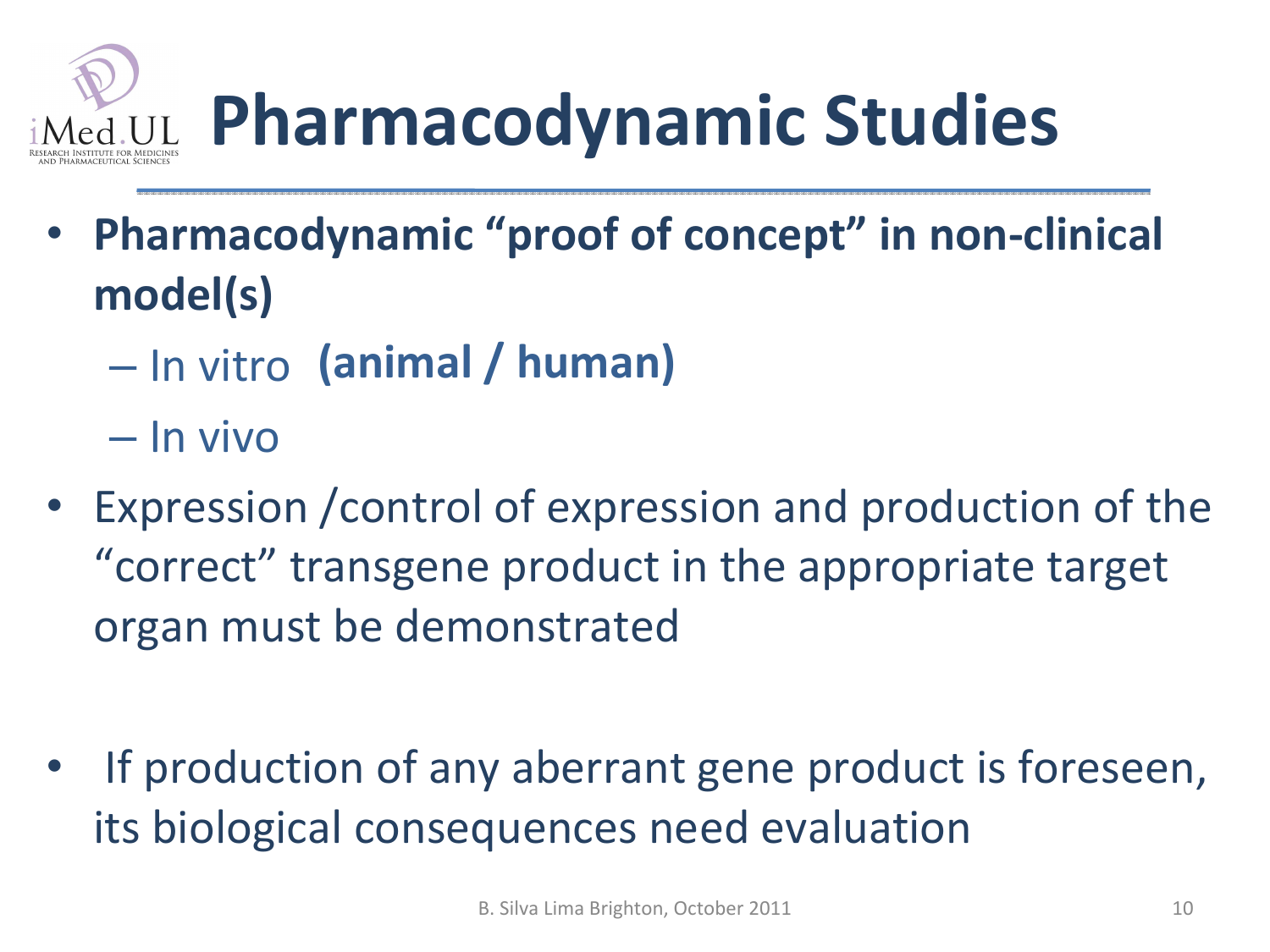

### **Pharmacodynamic Studies (add safety?)**

#### **In vivo Studies**

#### –Animal model of disease if possible

#### –Homologus models encouraged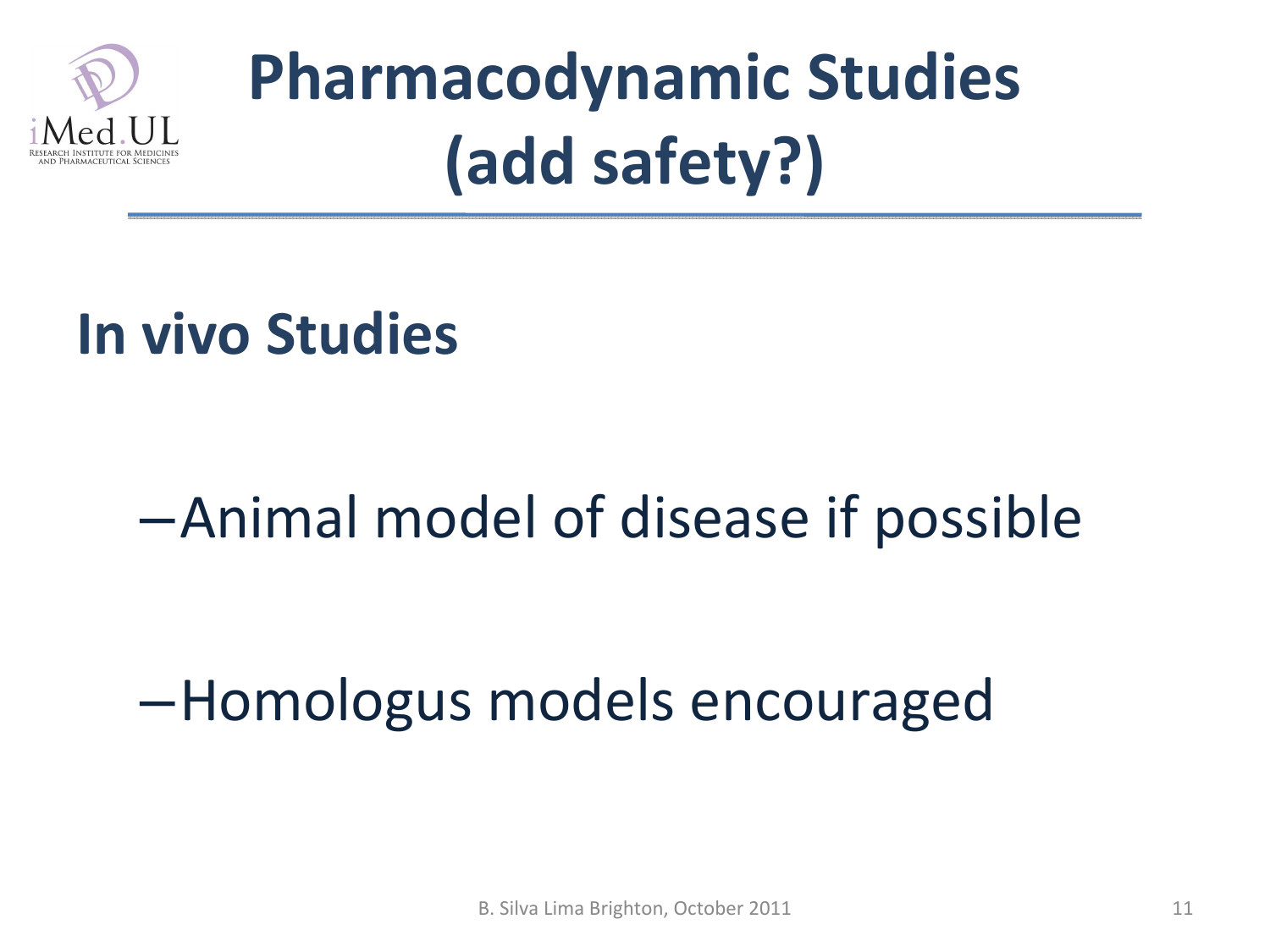

## **Biodistribution Studies**

- **Should provide data on all organs (target/non target)**
- **Should include investigation on**
	- GTMP persistence,
	- mobilization
	- and shedding (data form Tg/expression vector is generally sufficient).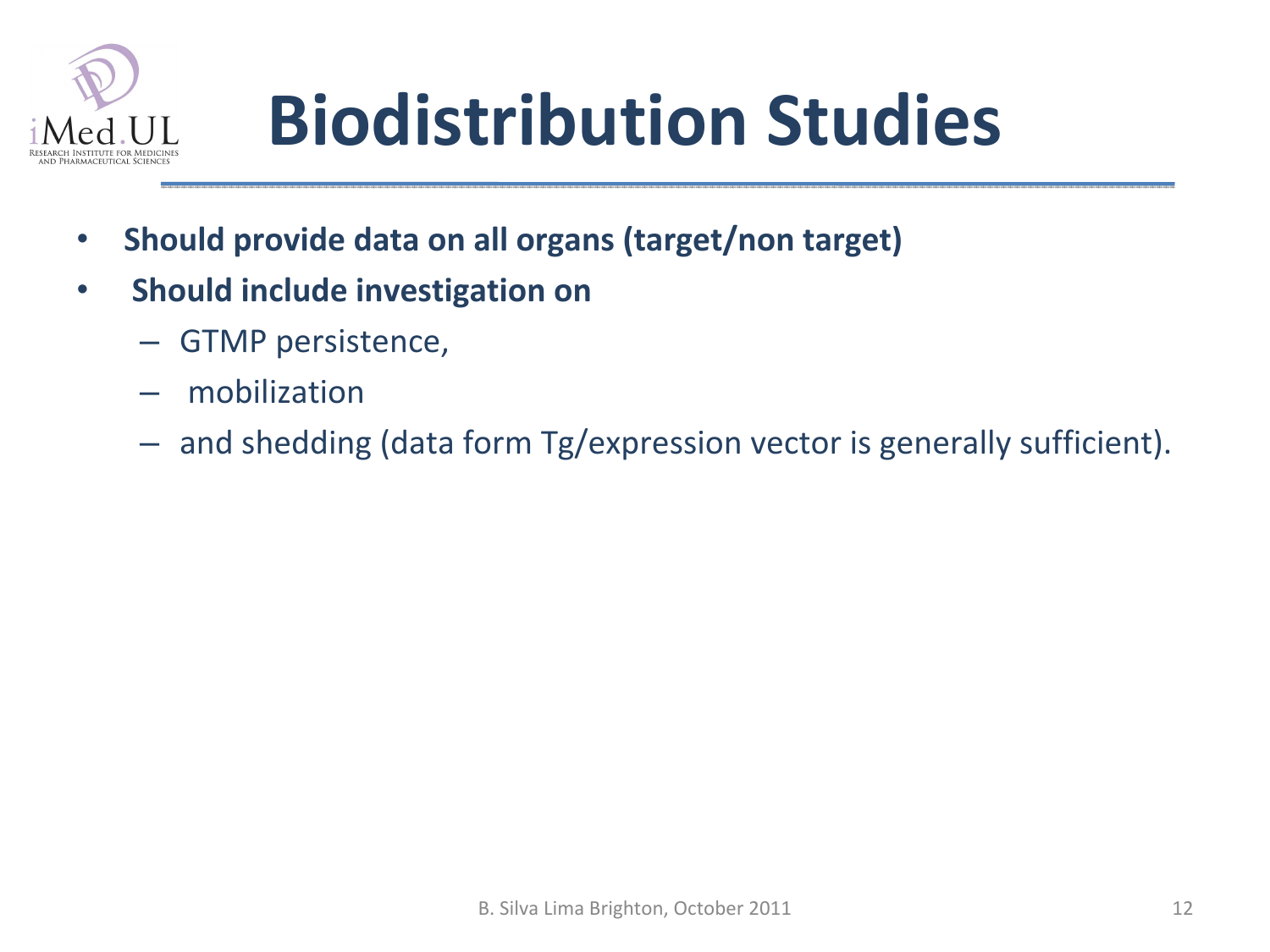

## **Biodistribution Studies**

- **Should provide data on all organs (target/non target)**
- **Should include investigation on**
	- GTMP persistence,
	- mobilization
	- and shedding (data form tg/expression vector is generally sufficient).

#### • **Dosing**

- Should include clinical use (with safety margins)
- Should cover administration schedules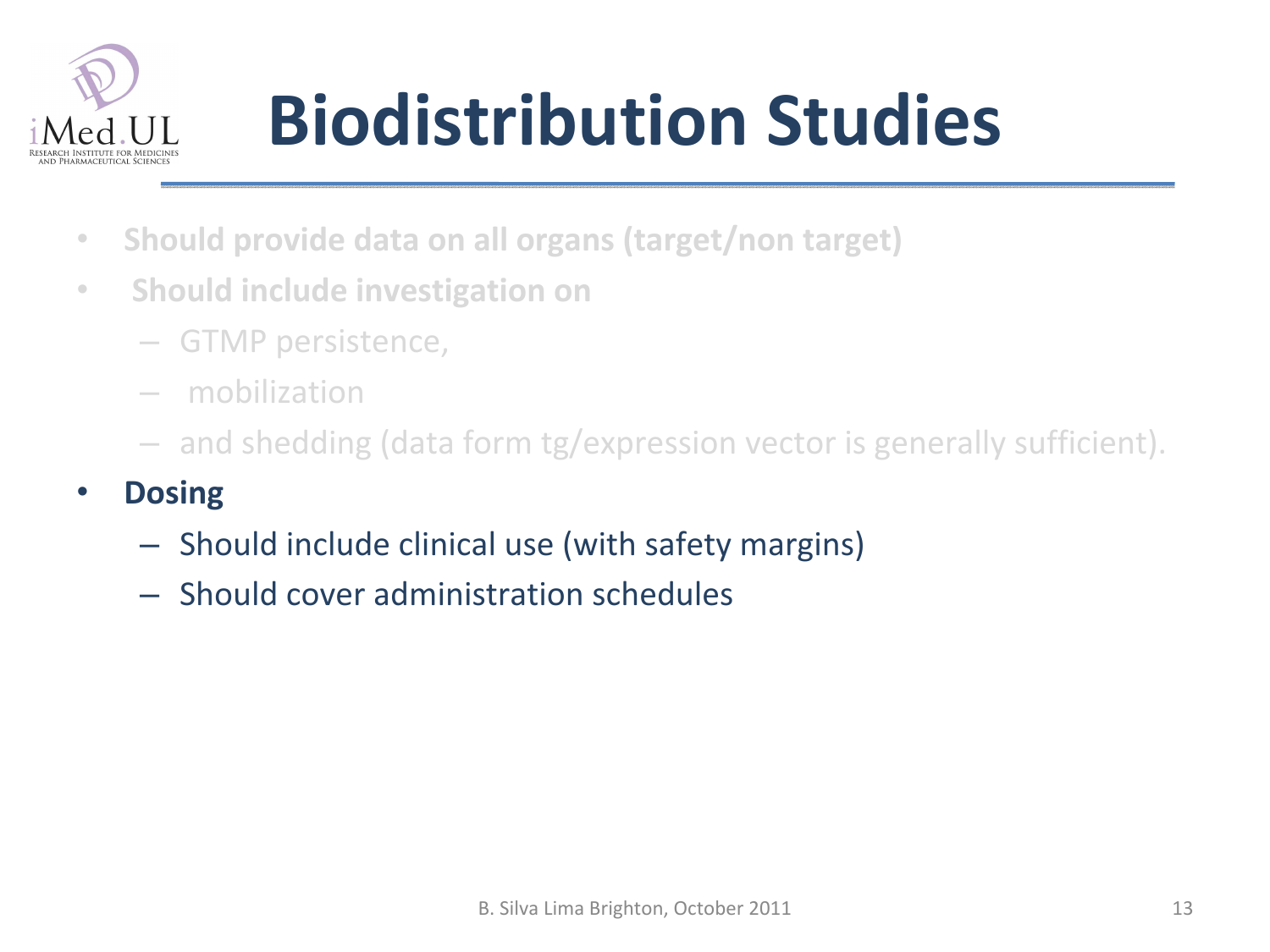

## **Biodistribution Studies**

- **Should provide data on all organs (target/non target)**
- **Should include investigation on**
	- GTMP persistence,
	- mobilization
	- and shedding (data form tg/expression vector is generally sufficient).
- **Dosing**
	- Should include clinical use (with safety margins)
	- Should cover administration schedules

#### • **Observation time**

- should cover persistence of signal (i.e.duration of transgene expression and activity)
- and include time-points for which there is no signal detection, if applicable.
- **Data might also contribute to the environmental risk assessment (ERA).**<br>B. Silva Lima Brighton, October 2011 B. Silva Lima Brighton, October 2011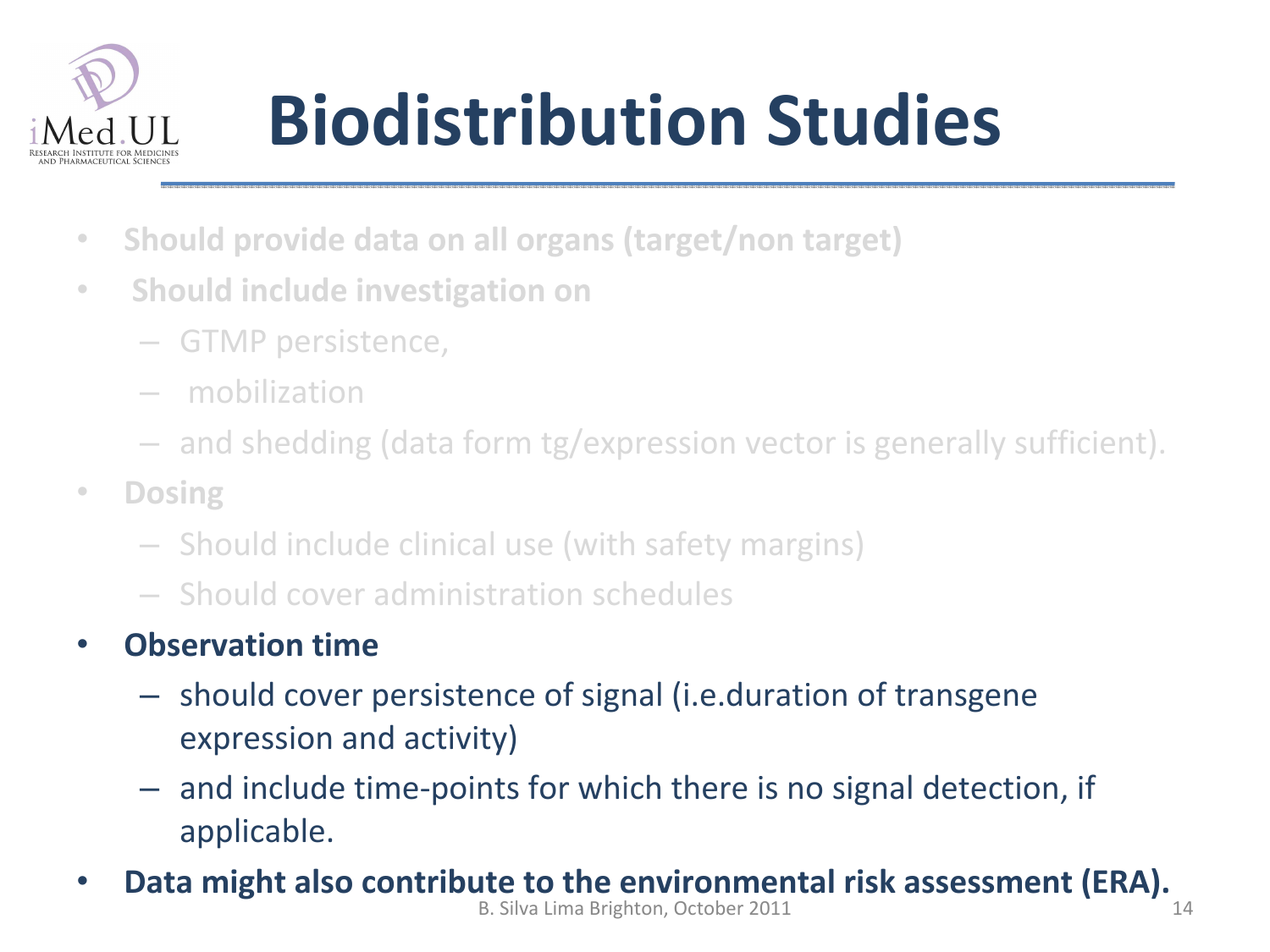

## **Toxicity Evaluation**

- **Should address the whole GTMP construct** (virus or other microorganism or vector particle and/or delivery system + expression vector including cassette + transgene
- **Should address possibility of aberrant gene to be expressed**
- **Should consider intracellular positioning** (e.g. mitochondrial or nuclear chromosomal positioning) and the number of expression vector / transgene copies (e.g., with a view to insertional oncogenesis).
- **Should also Include the transgene product**
	- To determine any consequences of its over-expression
	- Immunogenicity
	- or unwanted pharmacological effects.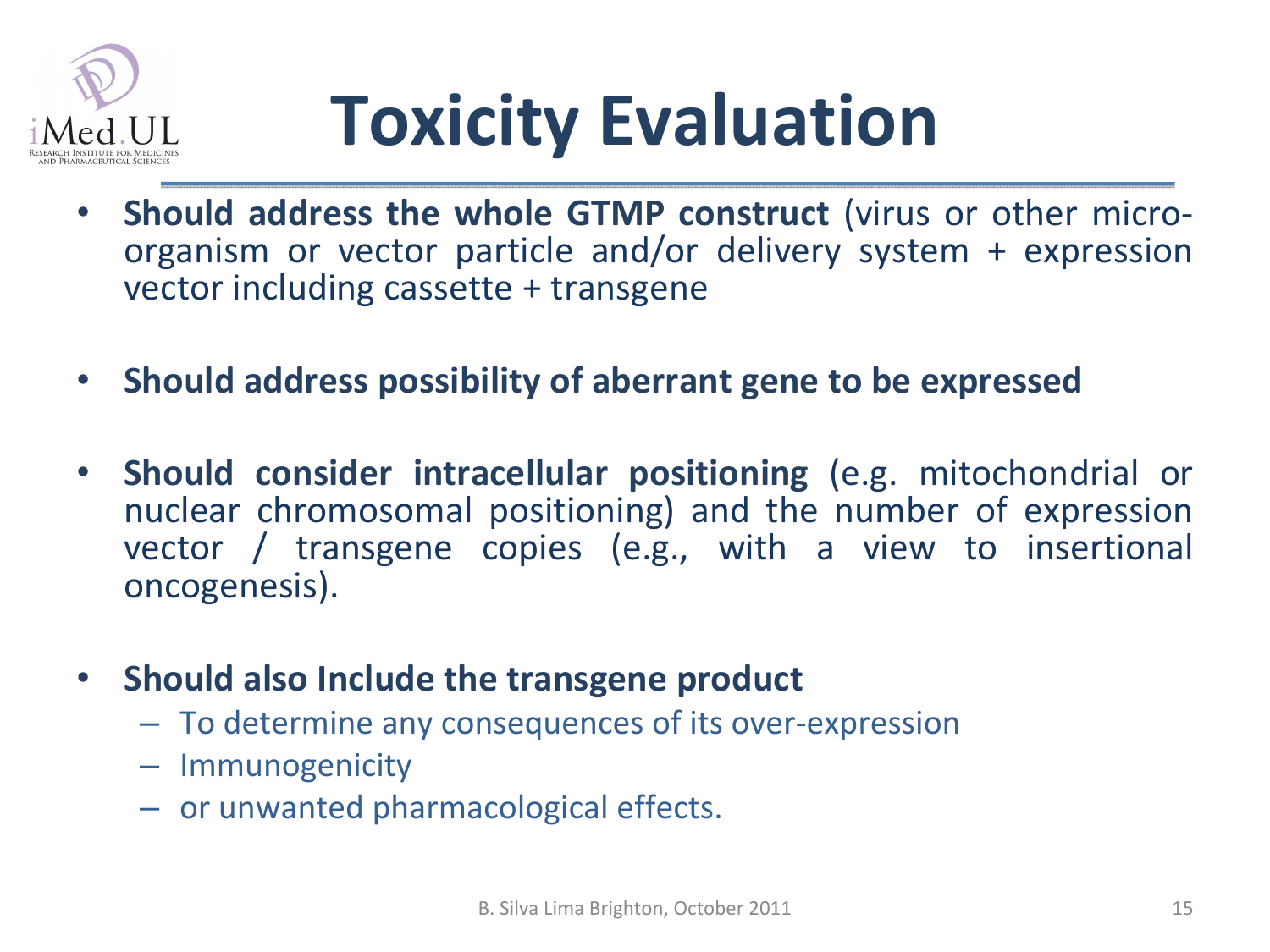

### **Toxicity Studies**

#### **The toxic potential of a GTMP is influenced by eg**

- the number of vector particles,
- structural particle components, eg viral coat proteins
- the expression/integration of the delivered gene(s). (to be estimated for dose determination)

**Dose determination should be based on the proportion of infective/transducing viral particles relative to total viral particle count**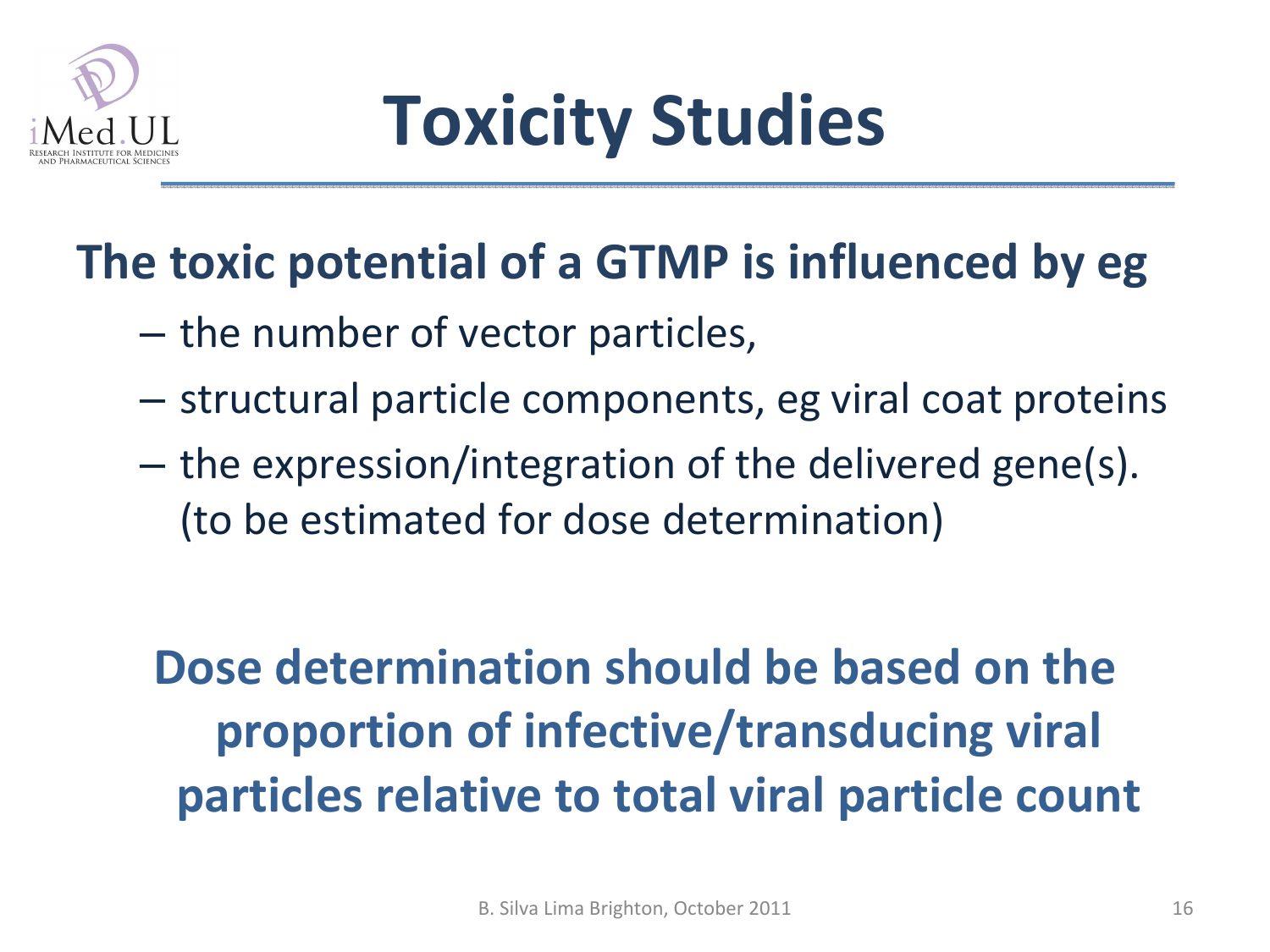

## **Toxicity Studies (1)**

- **CPMP/SWP/1042/99 to be followed together with ICH M3 R2**
	- Species selection
	- Dose

– … …

- **Study duration**
- **Histopathology**
- **Reversibility testing**

With case-based scientifically justified adaptations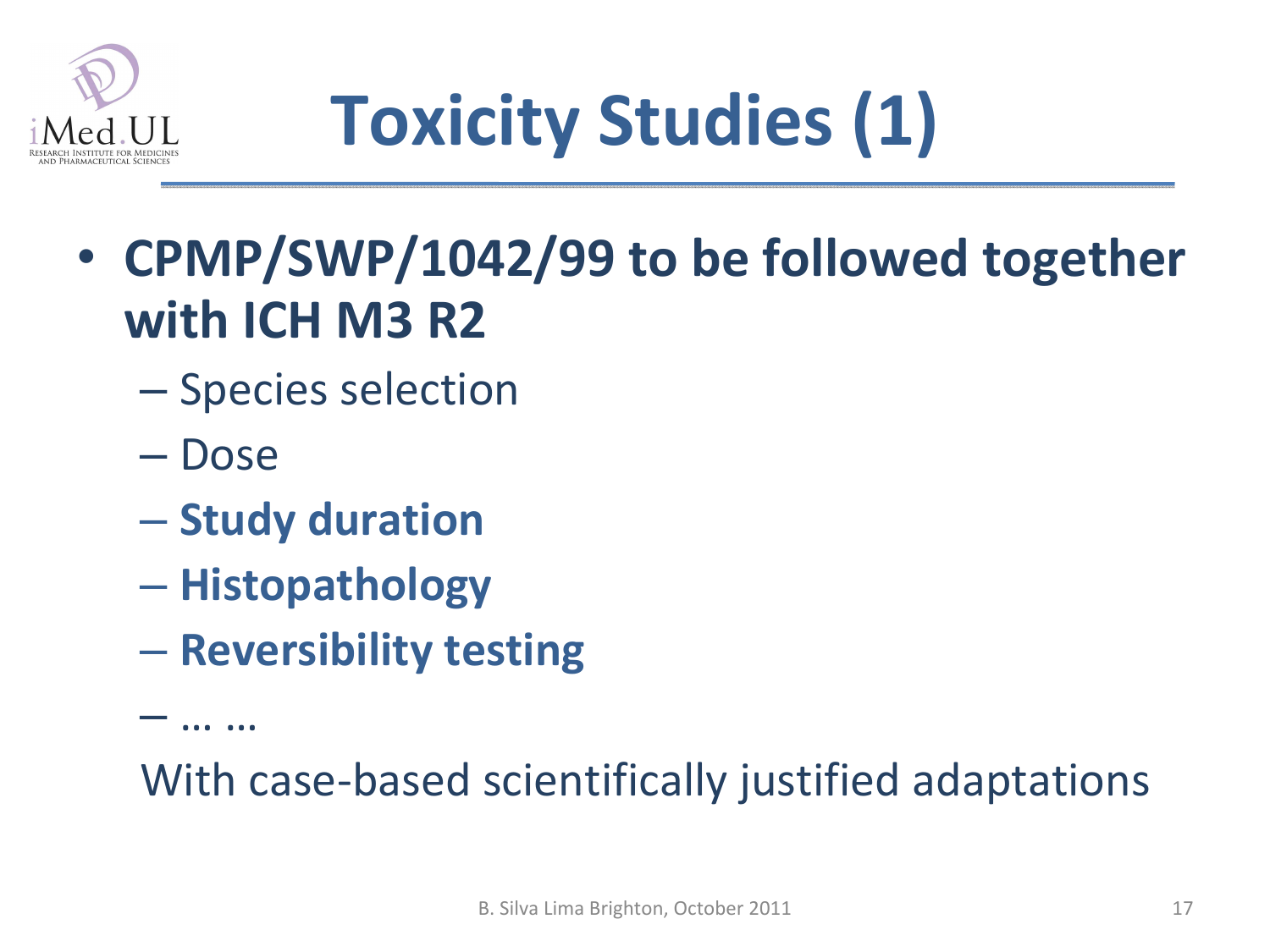

## **Toxicity Studies (2)**

- To Use the clinical route and method of administration
- Dosing based on the clinical and appropriate safety margins.
- Species Selection : should be relevant
	- **Study Duration should be in line with ICHM3-R2.**

• **Single dose / persistent transgene expression the duration of observation should at least reflect the duration of the expression.**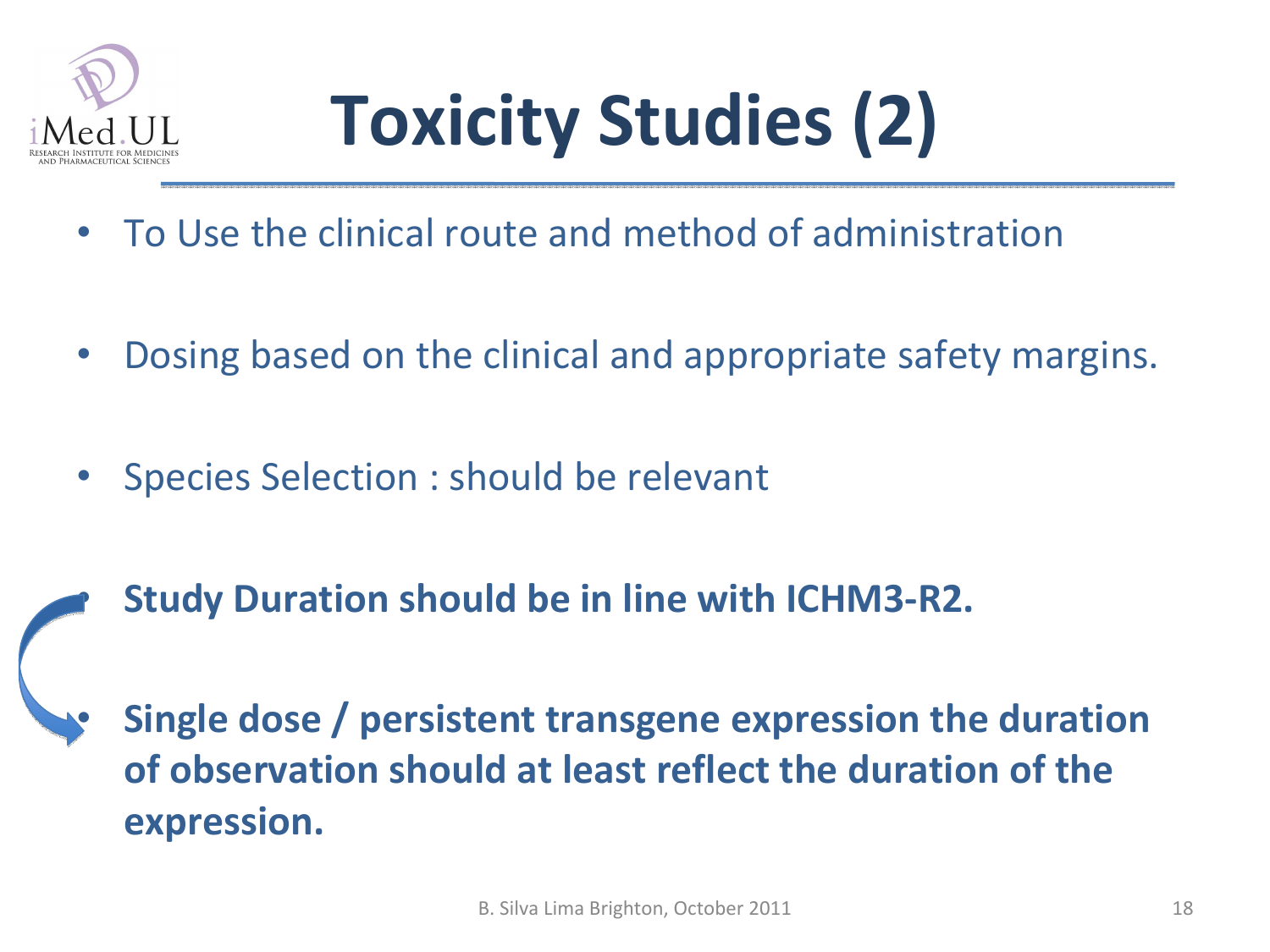

## **Toxicity Studies (3)**

- Integration studies
- Germline transmission
- Target tissue selectivity
- Immunogenicity and immunotoxicity
- Reproductive Toxicity
- Carcinogenicity/oncogenicity/tumorigenicity
- (in silico/in vitro/in vivo)
- Environmental risk/shedding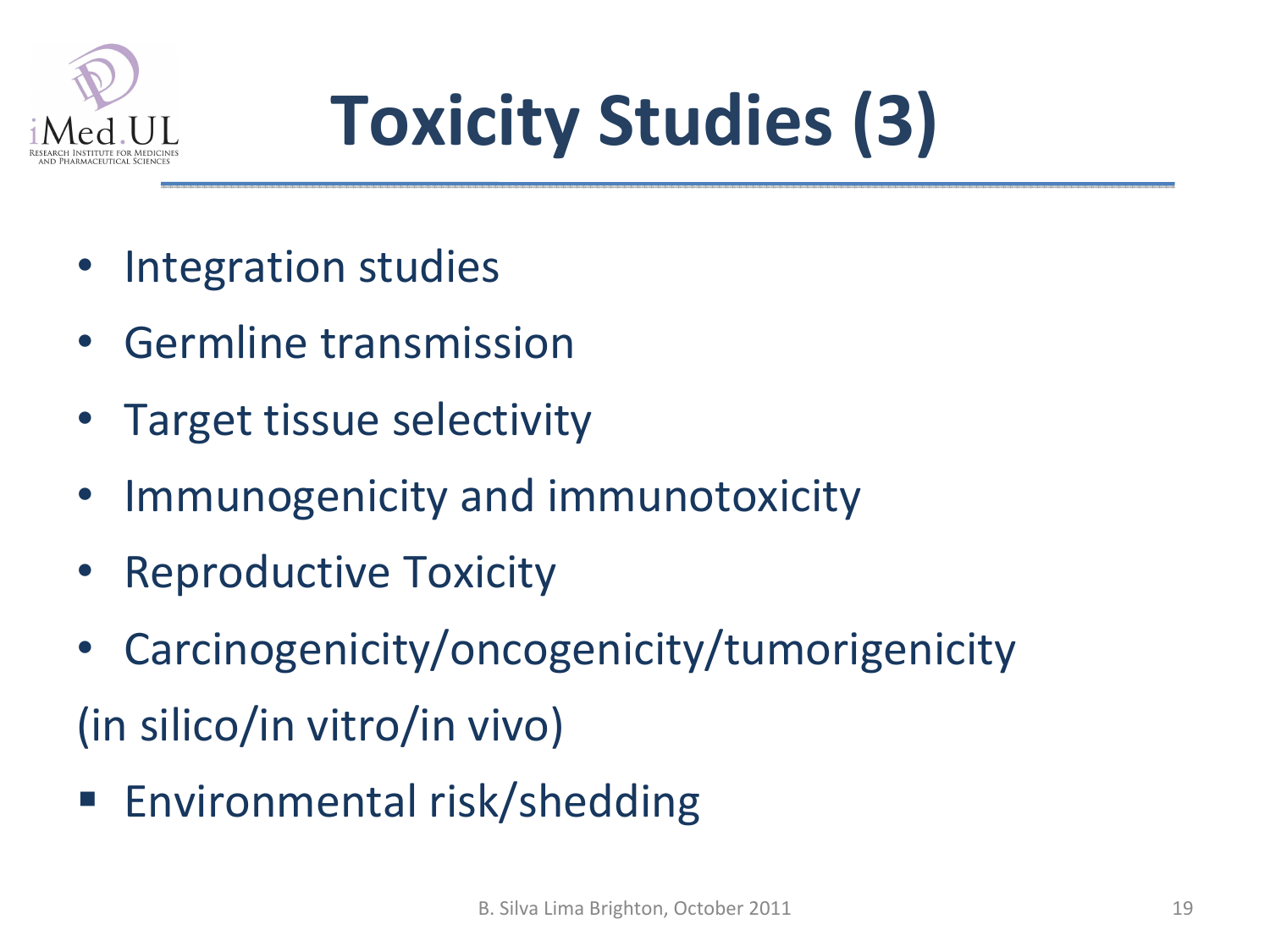#### *I* Gene Therapy Successes In J Kaiser, Science, vol334, 29, October 2011  $II$

| RESEARCH INSTITUTE FOR MEDICINES   | <b>Disease</b><br>type  | Patients<br>benefiting | First<br>publication |
|------------------------------------|-------------------------|------------------------|----------------------|
| X-SCID                             | <b>Immunodeficiency</b> | 17/20                  | 2000                 |
| <b>ADA-SCID</b>                    | <i>Immunodeficiency</i> | 26/37                  | 2002                 |
| <b>Adrenoleukodystrophy</b>        | Neurologic              | $2/4*$                 | 2009                 |
| Leber's congenital<br>amaurosis    | <b>Blindness</b>        | 28/30                  | 2008                 |
| <b>Wiskott-Aldrich</b><br>syndrome | Immunodeficiency        | 8/10                   | 2010                 |
| <b>B-thalassemia</b>               | Hemoglobinopathy        | 1/1                    | 2010                 |
| Hemophilia                         | Coaqulation             | 6/6                    | 20117                |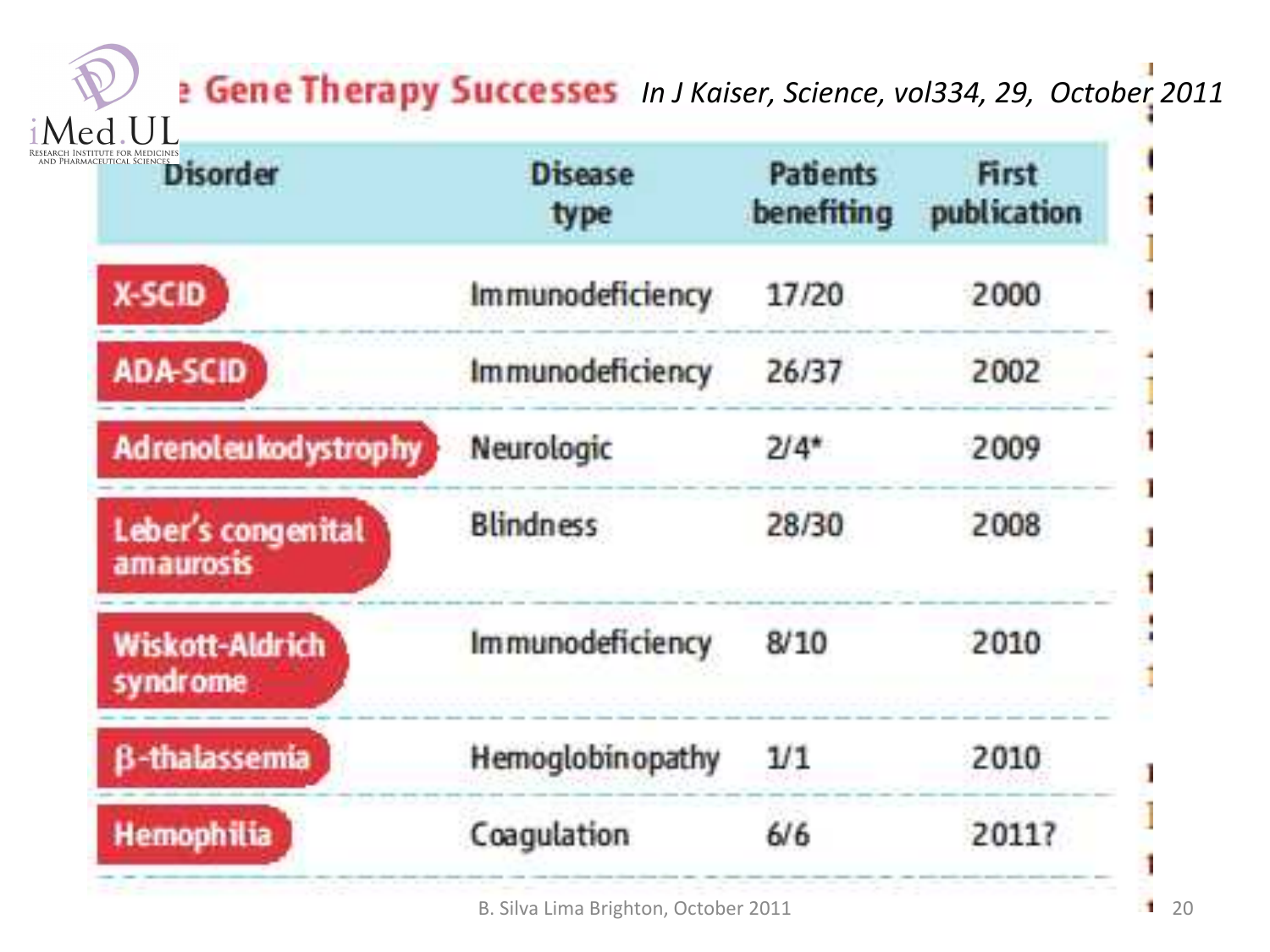

#### Refusal of the marketing authorisation for Glybera (alipogene tiparvovec)

#### Outcome of re-examination

#### What did the company present to support its application?

The effects of Glybera were first tested in experimental models before being studied in humans. The company's clinical programme included 27 patients with lipoprotein lipase deficiency on a low-fat diet.

#### What were the CHMP's main concerns that led to the refusal?

During the re-examination, the CAT concluded that these concerns could be addressed with additional post-marketing studies. Whilst the CHMP still considers Glybera to be potentially valuable in the treatment of this very rare disease, it took a different view and concluded that the benefits of the medicine did not outweigh its risks due to questions over the medicine's benefits. The initial recommendation that Glybera should not be granted marketing authorisation was therefore maintained.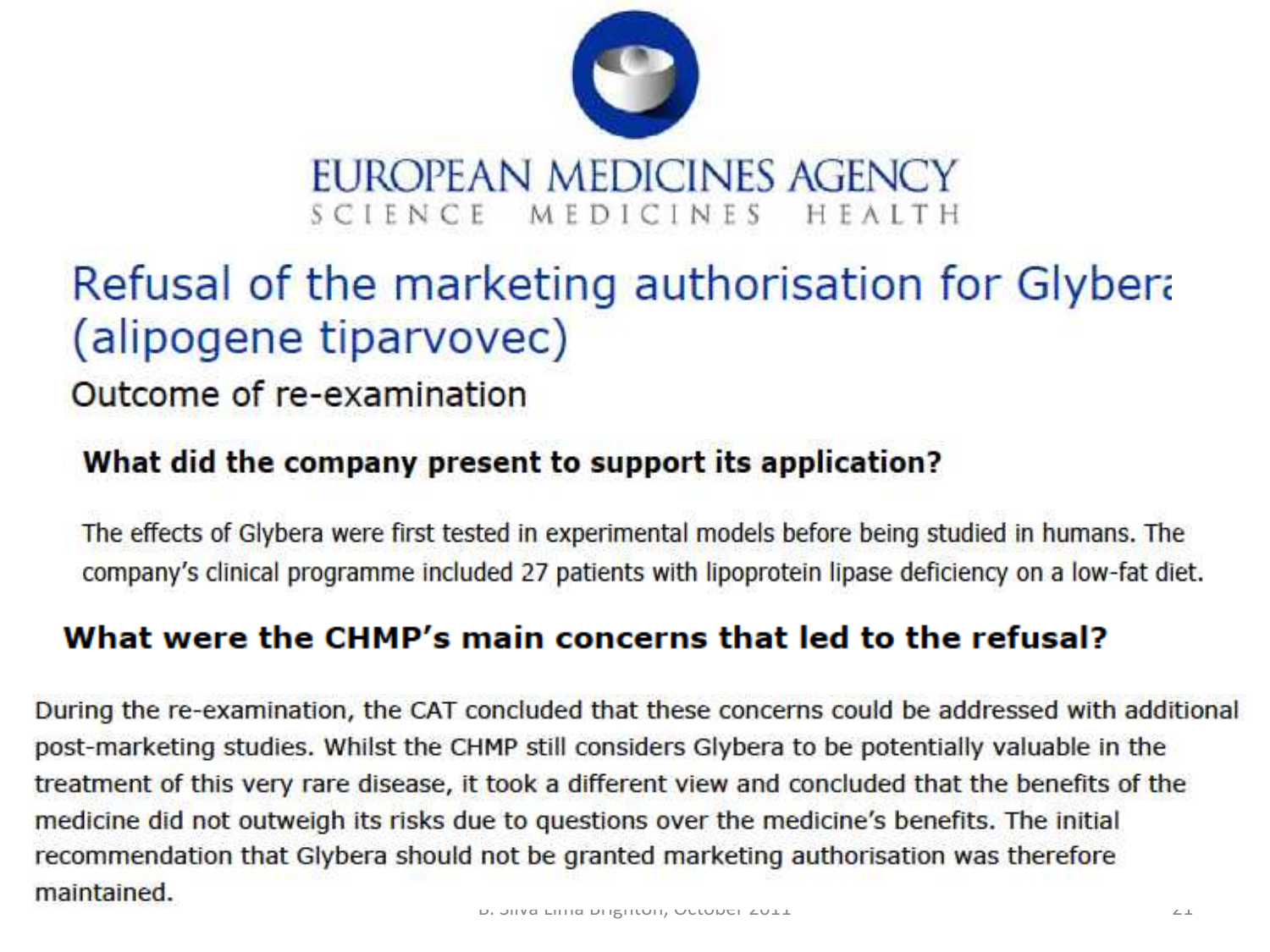

### **Final Remarks**

- Gene Therapy Medicinal Products constitute a Hope in the Context of Public Health improvement.
- Progress Towards Safer and more Efficient Delivery Systems Will Facilitate Their Success.
- **The Global Testing Strategies May Need Refinement**
- Early Dialogue with Regulatory Authorities May Facilitate The Development Process. And is Highly Encouraged.